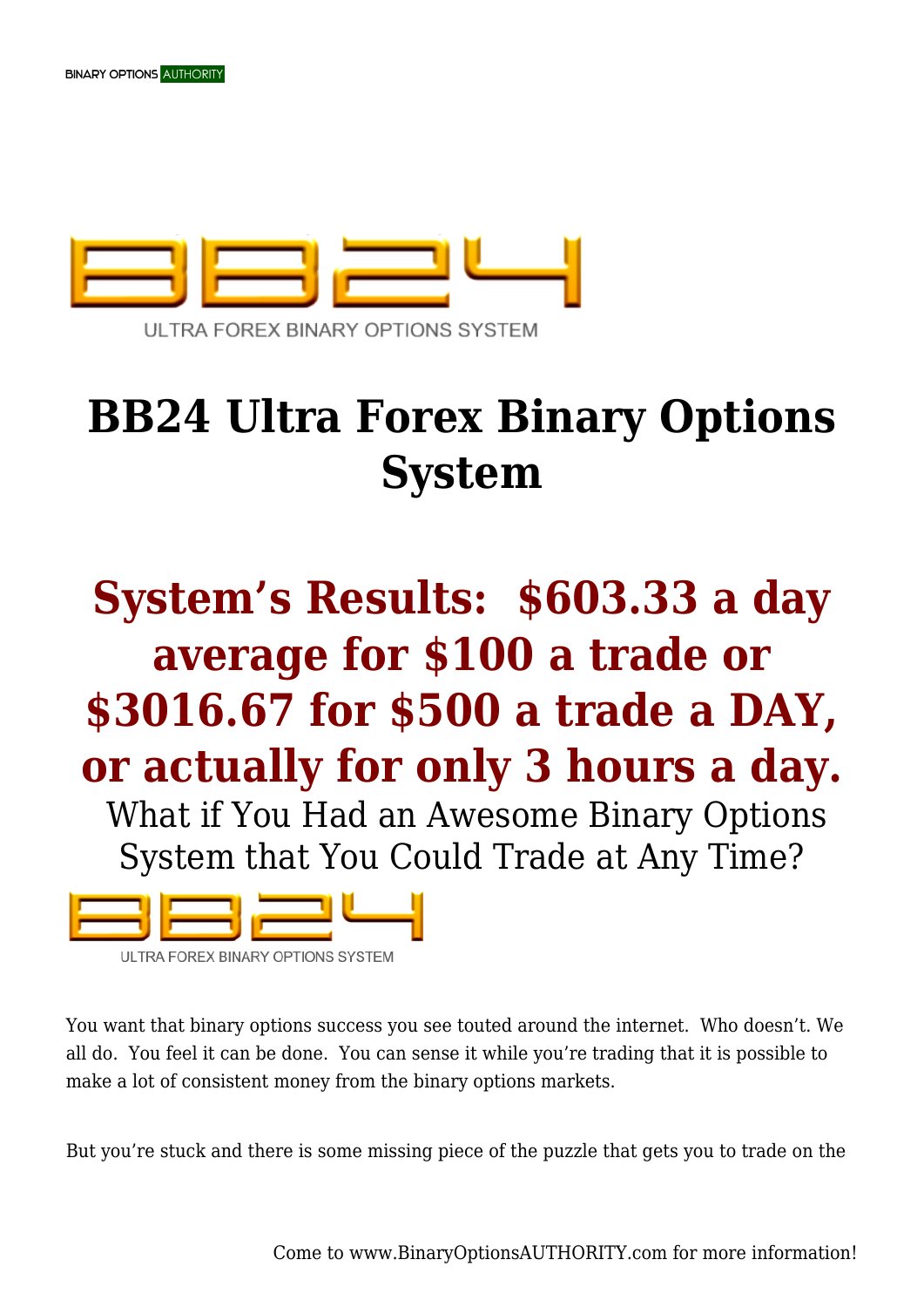wrong side almost every time. You know it's not your fault. There is an exact reason to why you may consistently lose. It's just that no one every taught you. Probably because they don't even know why themselves. But we do.

You need to break the bad and install the good. You need a way of trading that becomes second nature, a new "success habit" if you will.

Plus you need a trick, a method that can work over and over. One simple key thing you can do that will trigger the binary profits. You know it's out there. You know some one has cracked the code but you're not sure who.

Well I'm about to share with you one of my key tricks to solving binary options trading. But it won't be around for long so pay attention. As soon as I reach the next stage in our trading business and trading company development I'm pulling all of these products offline since there will be no more time for dealing with all of this website stuff.



Are you losing in your binary trading but you don't know why?

Well we professionals know that it's not you or your fault. You just don't know. That said some people are so stubborn even after they've been taught due to their personalities or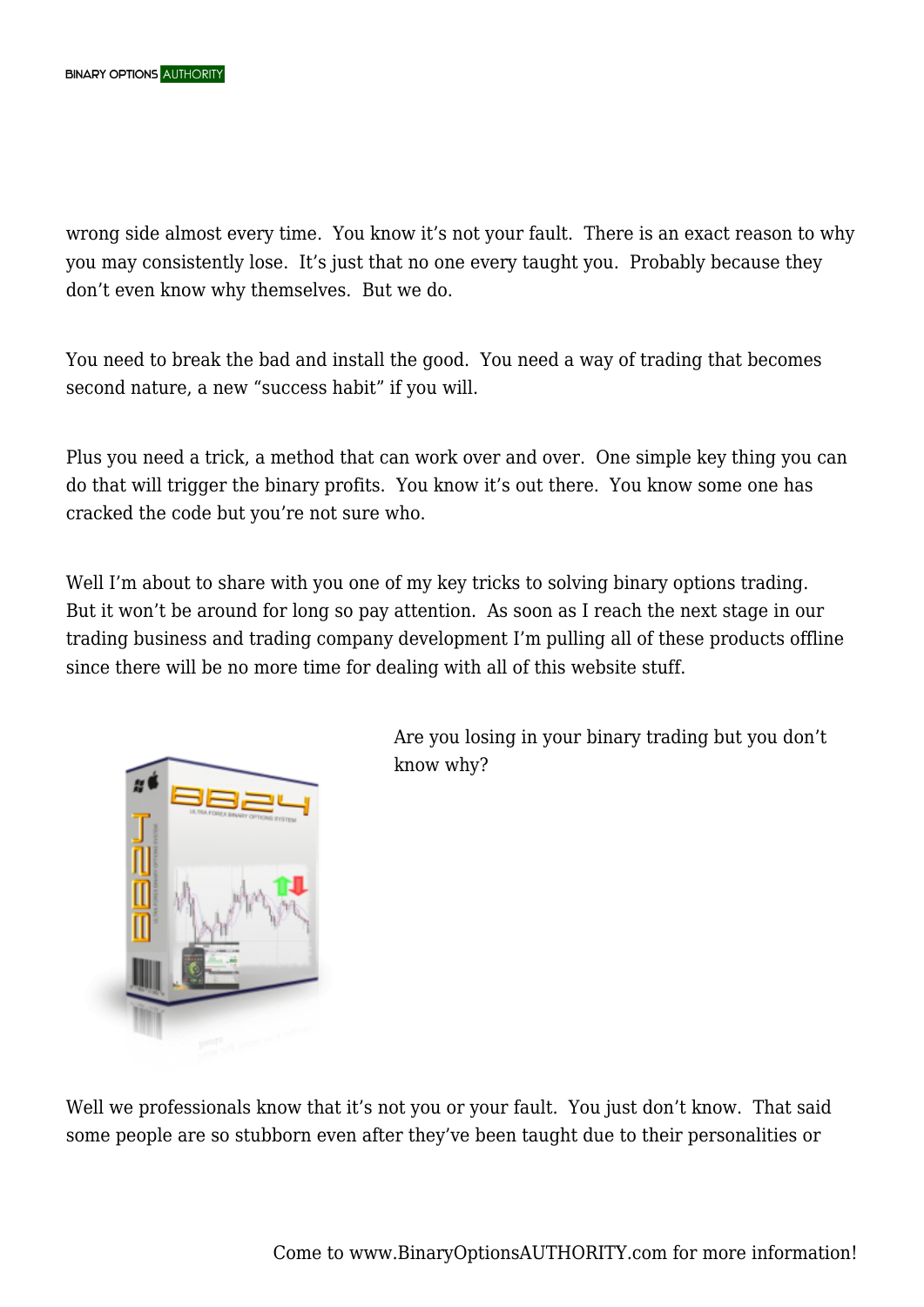egos that it is their fault that they keep on loosing, not listening. But most who listen are able to quickly correct their problems.

Through our courses and this system in particular we can show you the ways of winning. There are exact reasons for losing. Some reasons are internal. Others are external. But one of the biggest reasons people lose is they lack the ONE THING they can do, focus upon over and over in a simple way. That one thing in this case would be a trading system setup. Then you just do the same set of trading system rules over and over. And preferably that trading system setup would allow you to trade whenever you want, in any market condition.

Announcing the solution:

## BB24 Forex Binary Options System ULTRA Class for Giving You Prolific Profit Potential at Any Time in Any Market Conditions: Fast, Slow, Sideways, Up, Down, Consolidating, Channeling…

So You'll Always Be Able to Potentially Net Out a Profit from Your Binary Trading Just About Whenever You Want

I like to think of BB24 like a "magic money box". With this magic money box you press the button over and over. The more times you press this magic button the more money the box spits out. It doesn't matter what's going on in the markets, the magic money box keeps doing the same thing over and over as you keep pressing the button.

Picture having this magic money box. What your life could be like…

Well I'm here to tell you, although it may sound kinda 'hypie', yeah the magic money box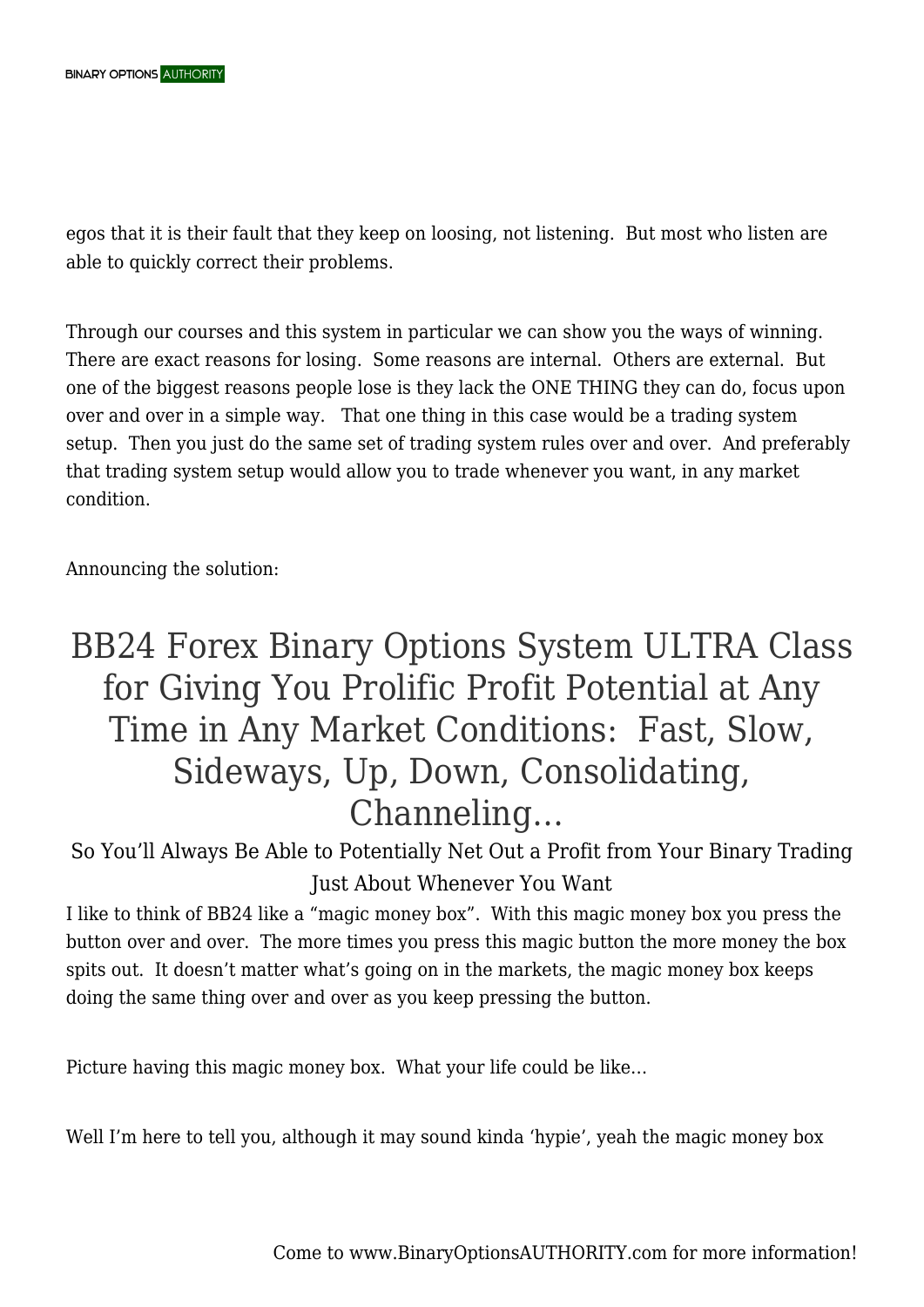certainly does, but it sounded fun… that BB24 trades in a very unique way. This unique way is not market dependent! That may sound hard to imagine but we've cracked this code. And this method and related methods have worked for decades. Decades!

BB24 combined with short term binary options – 2 min binaries in fact provides an opportunity for HYPER PROFIT.

- Prepare to have your mind blown to secret price action that is found at the "deep cellular level" of price action
- Crack the DNA code of the markets finding a remarkable price action advantage
- Realize super quick results with the 2 minute binary option expiration
- You'll have plenty of action
- Trade for 30 minutes. Trade for an hour. Trade for 3 hours. Heck trade for 6 hours if you like that and can comfortably focus. Trade as much as you want. Turn it on or off like a faucet.
- The results below are from a 3 hour trading time sampling. So if you trade 6 hours you could potentially double the systems results you see below.
- Feel good about this system due to its SOLIDITY and STABILITY plus DEPENDABILITY very important points for a trading system. If you can net out profit on a solid basis then the rest for a potentially very big trading account comes from correct options compounding as taught in this course, our money management system.
- This is not software, but a home study course.

You can access this system through purchase below, that is, if you see the order button still up.

As you'll see below it's all about "SMASHING". The big money in binaries comes by doing a bunch of systematic trades and smashing them together for a net profit. Trying to pint point 100% winning is NOT the way to go and is probably the reason that you're losing or not making much money in binaries now.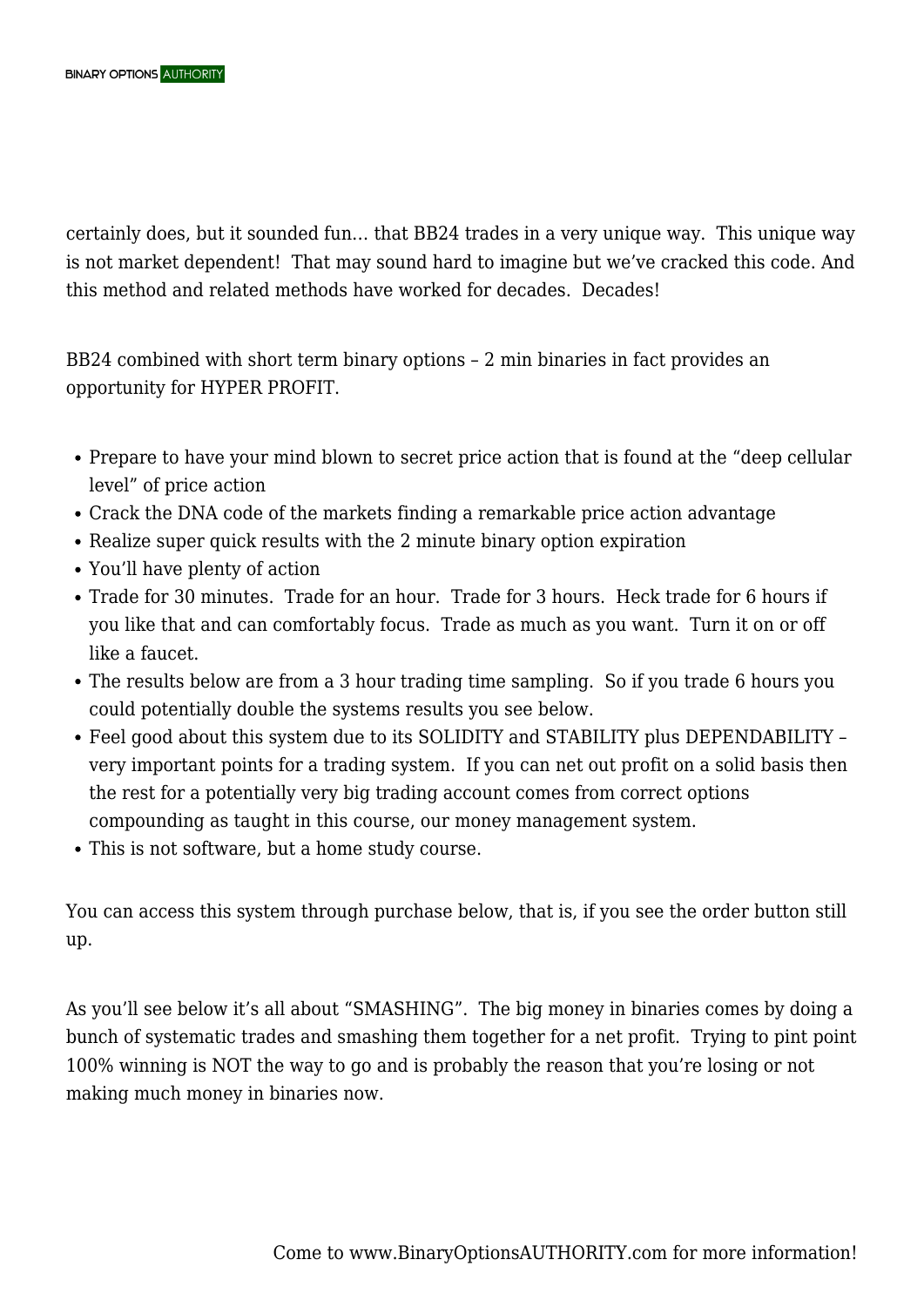But you will have to get used to "SMASHING" systematic trading. A lot of traders are too scared. Well being scared keeps you poor. The big boys and big trading companies are not scared and they go systematic!

## BB24 Binary Options System Performance

Here are the systems results in a sample. The system is very clear cut so you will know when to enter a trade. There will be slippage in your favor and against. How is that? Well sometimes an entry triggers then it pulls back giving you a better entry. Others it triggers and blows past you. But ultimately this is day trading so you'll have to pay attention. The good news is that you don't have to trade this system for a long time.

EURUSD – 2 min binaries trading only 3 hours a day!

4/23/1 WLWWWWWWWWLWWLWLLWWWWLWWLWLLWLWLWWWLW = 12L (\$6000)  $25W$  (\$8750) = \$2750

 $4/22/15$  WWLWWLLWWWLLWWLWWLLWWWLWLWWWLW = 11L (5500) 19W. (6650) = \$1100

4/21/15 WWWLWWLWWWWWLWWWWLWWWWWWLWW = 5L (2500) 22W (7700) = \$5200

4/20/15 WWLWLWWWWLWWWWWWWLWW = 4L (2000) 16W (5600) = \$3600

4/17/15 WWLWWLLWWWWWLWWLWWWWWLWWWLW = 7L (3500) 20W (7000) = \$3500

4/16/15 WLWWWLWWWLLWLLLWWWWWLLWWLWLLWWWWWWWLLWWWLW = 15 (7500) ( L 27 W (9450) \$1950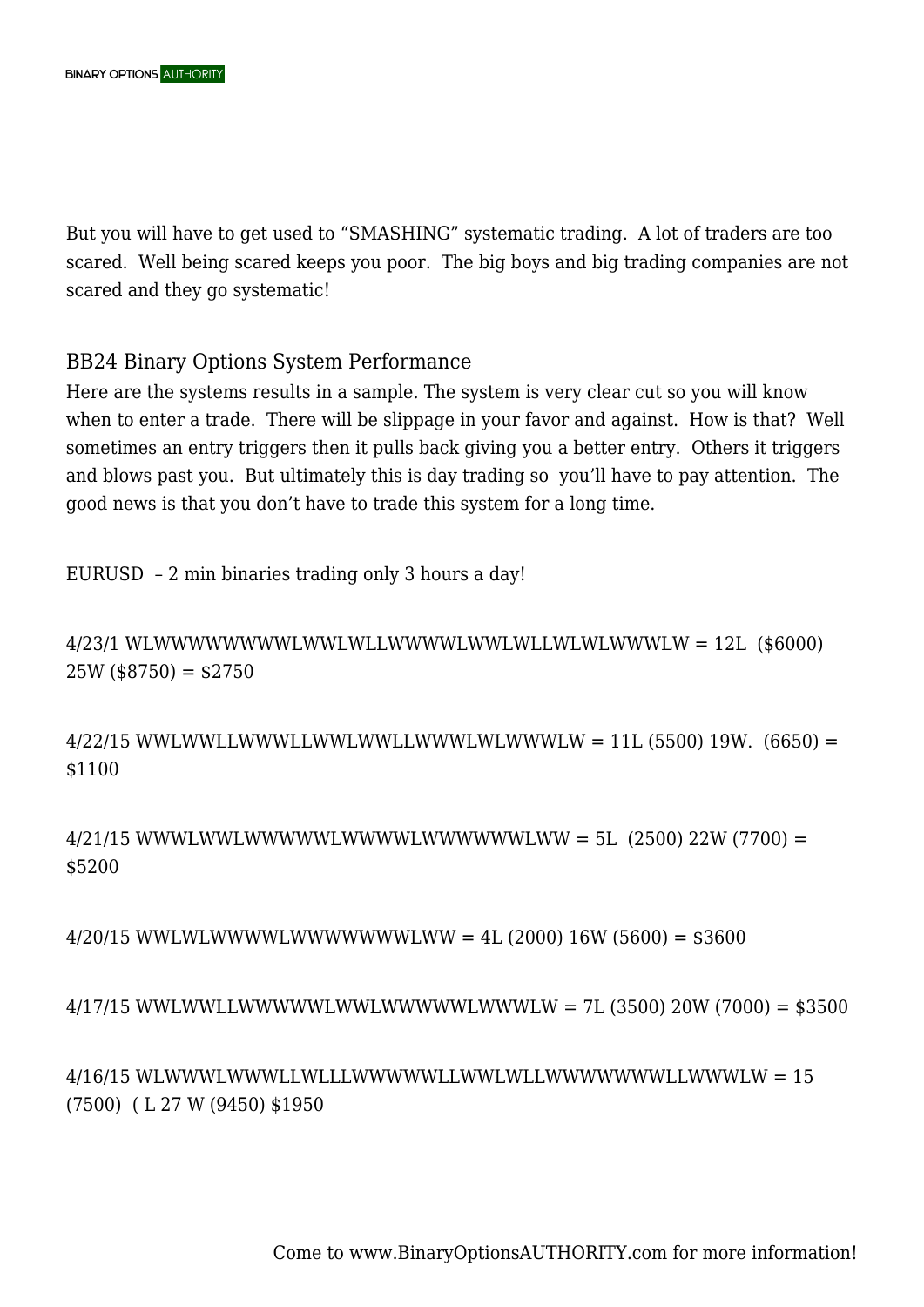That's a \$3016.67 a DAY, or actually for 3 hours a day only.

The system results are based on \$500 per trade. So if you trade more that than just multiply. So if you traded \$2500 per trade then that would be a \$15,083.35 a day average. If you traded \$100 per trade then that would be a \$603.33 a day average.

I could go on and on with the system's track record: it just does the same thing over and over on average. Why? Because it's the way it trades price action. Most are amazed when they discover this method. It's definitely creative to say the least.

So what if BB24 worked for you? What would happen if you could actually make another \$600 a day on average? What if you could work up to a \$3000 a day average? Since the system is so solid what if you could work up to the \$ Of course you hear this pitch all the time. "What if this" , "What if that"… Heck it is hard to believe. The good news is that we trade ourselves and have extensive experience doing so. So we know what can work for real in real time. Real time is the key. That's how we trade – in real time! – so the system has to be tradable in real time and BB24 is.

But on the other hand, you know how we are bombarded with so many attractive distractions these days. Our minds can easily lose focus. So what happens if you don't take action to day and you miss putting BB24 to work potentially spitting out cash like an ATM stuck in a cash ejecting loop?

Well life does fly by quickly. We tend to think "destiny" will take care of us and put us on the profitable. Before you look up a decade or two could fly by. You don't want to be thinking back how much a potential \$3k a day could have added up and compounded over time. Sometimes you just need to take a chance and dive in, take action. I'll leave that last choice up to you:

For a measly \$4997.00 \$2997 introductory price you can start trading BB24 today. It's